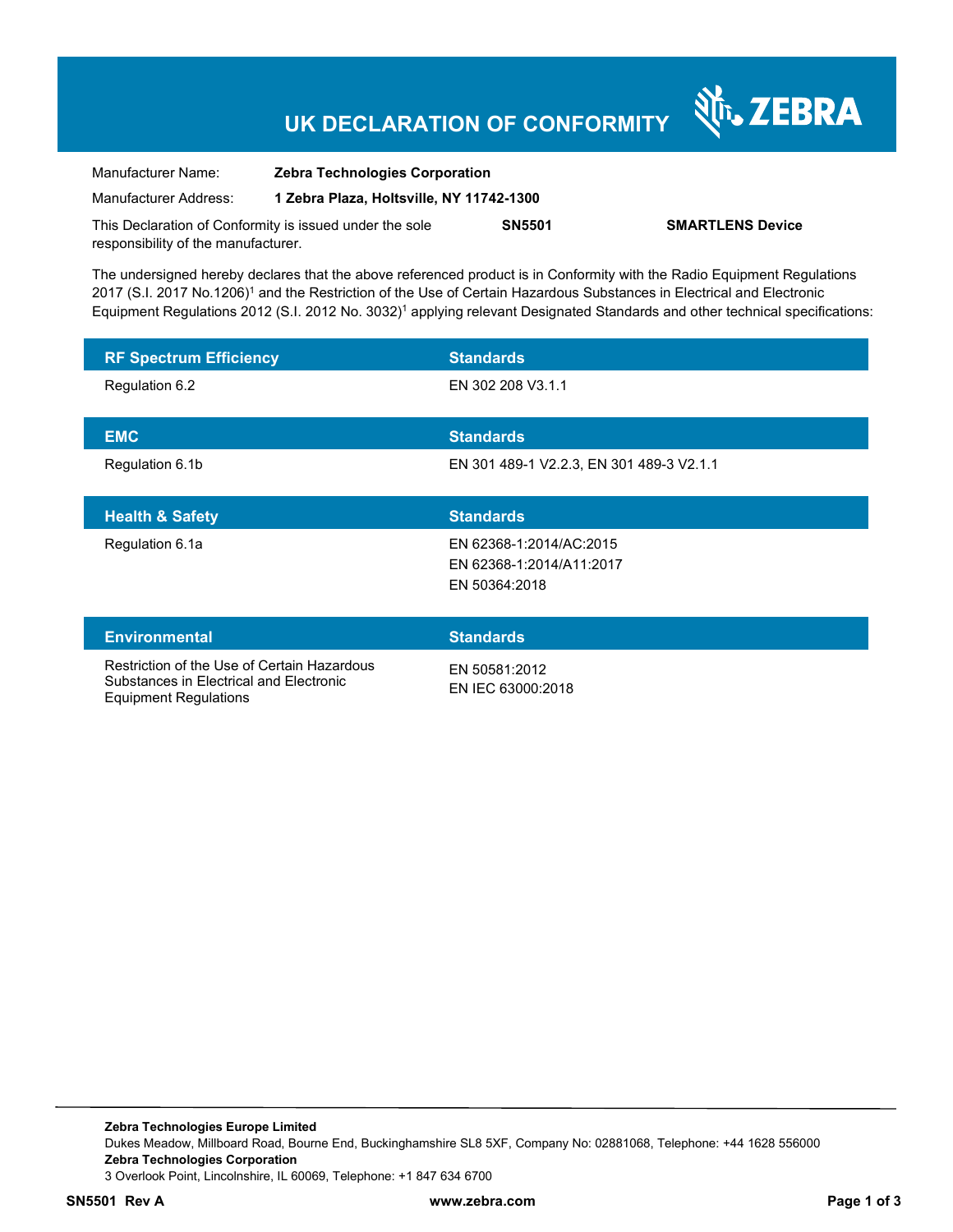## **UK DECLARATION OF CONFORMITY**



With regard to the Radio Equipment Regulations 2017 (S.I. 2017 No.1206)<sup>1</sup>, the conformity assessment procedure referred to in regulation 41(4)(a) and detailed in Schedule 2 has been followed.

 $^{\rm 1}$  As amended by applicable EU withdrawal legislation implemented at the time of issuing this declaration

**Signed on behalf of Zebra Technologies Corporation** 

*(Signature of authorized person)* Marco Belli Rev: A Sr. Manager, Regulatory **Date: 28 June 2021** Control of the United States of the Date: 28 June 2021 Place: Bourne End, UK